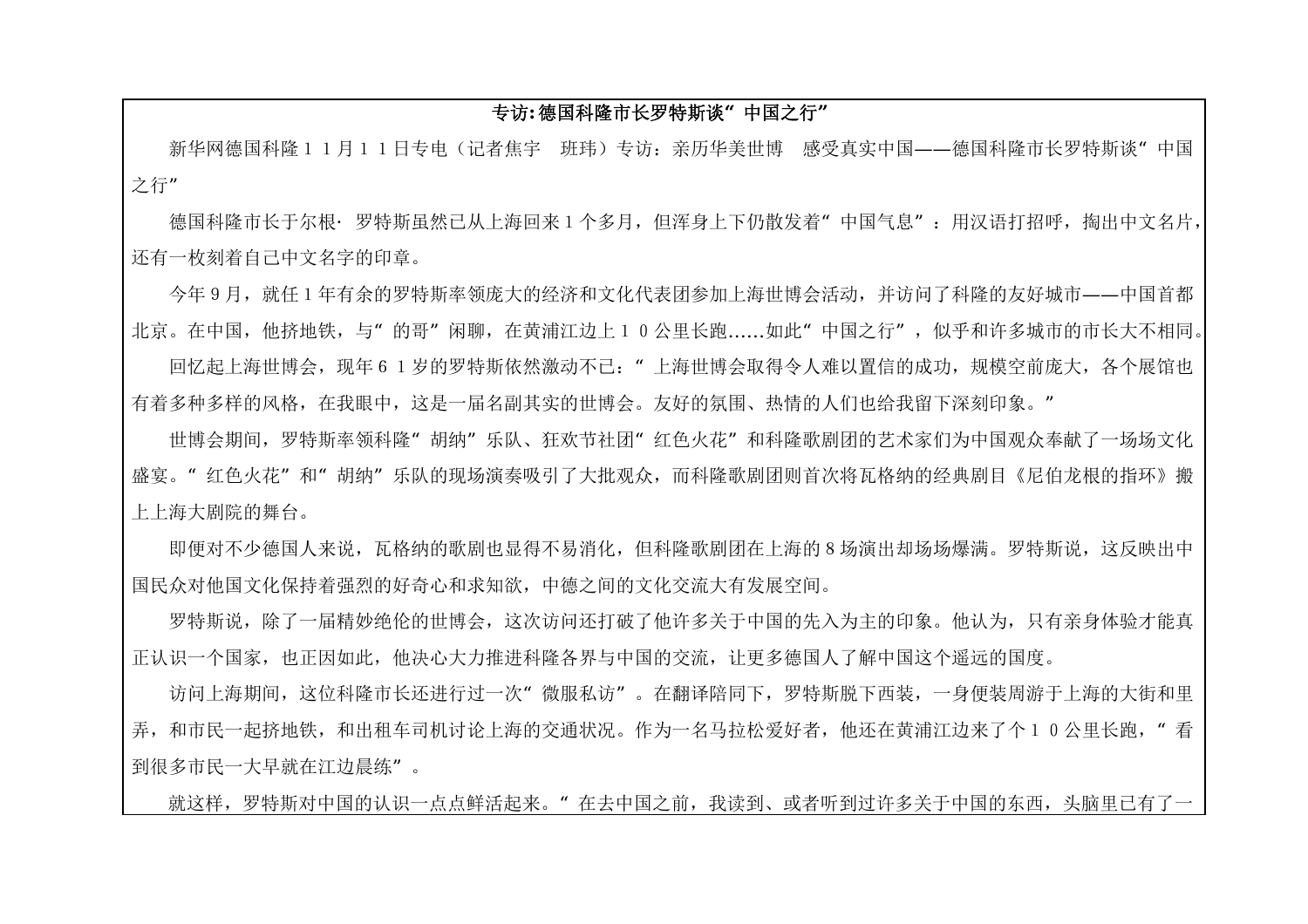幅中国图景,但这些都需要和真实的情况加以比较,"他说,"中国之行给我留下非常积极的印象,中国人民乐观向上,开放好客, 对新鲜事物充满好奇心。"

伴随中国快速发展,西方出现一些"不安"的声音。作为德国一座重要都市的市长,罗特斯又如何看待这一问题?他说,科隆5年 前就策划实施了"中国攻势"项目,旨在吸引中国企业到科隆投资。这个项目表明,中国绝非威胁,人们不必心存恐惧,恰恰相反, 德中双方都能从经济交往中获益。

截至目前,科隆市已吸引200余家中国企业落户,其中不乏三一重工这类重量级投资者。罗特斯说,将中国企业"引进来" 为德国企业提供了向中国同行学习的机会,比如中国企业迅速将项目付诸实施的能力,而在德国,由于决策过程复杂,落实一个项 目往往需要很长时间。

 罗特斯告诉记者,科隆与北京将借助2012年两市缔结为友好城市25周年的契机,举行盛大庆祝活动并拓展新的合作领域, 会展业是其中之一。

 世博会期间,德国馆以精妙的创意和前卫的设计吸引大批民众参观,是园区内人气最高的展馆之一。而这一项目的执行方便是 科隆展览国际有限公司。罗特斯说,明年,这家公司将首次举办以大都市生态环境保护为主题的展会,届时将邀请北京和其他省市 的中国企业参展,共同探讨都市可持续发展话题。

罗特斯说,随着科隆与中国的交流日益紧密,科隆市政府也形成了一个"中国事务团队"。科隆市政府中国顾问孟宙和科隆市 经济促进局副局长约瑟波维奇多年来一直从事对华合作项目,罗特斯对他们赞赏有加。

在德国生活多年的孟宙深谙中德两国文化差异,她认为增进沟通,帮助彼此建立正确的认知十分重要,"不同文化间的交往就 和朋友间的交往一样,需要用心培养"。约瑟波维奇对此深有体会,他告诉记者,不少德国人对中国的看法趋于简单化和程式化, 不过到现在为止,他还没遇到一个到了中国之后而没对中国的印象有所改观的德国人。

 孟宙总结说:"市长访华之前就有媒体申请采访,但那时他对中国还没有直观的了解,采访很快就结束了。可是今天,你们的 采访在毫不经意间已经超出了预约时间。"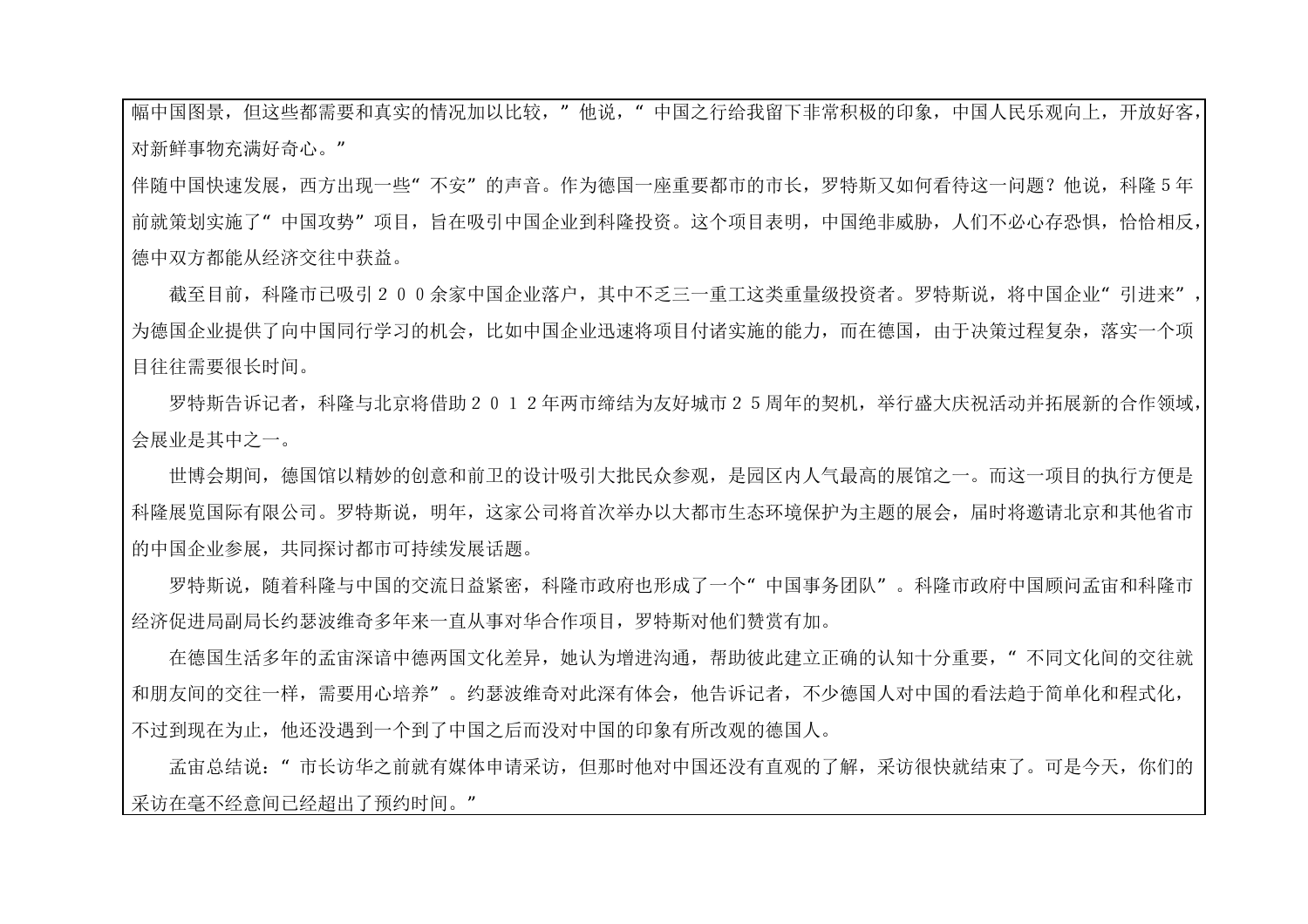## (转载) 2010 年 11 月 12 日 15:26:59 来源: 新华网

**Discovering the real China -- a German mayor's eye-opening experience** 

English.news.cn 2010-11-12 14:01:07 by Xinhua Writer Ban Wei, Jiao Yu

COLOGNE, Germany, Nov. 11 (Xinhua) -- His former careers, which included a stint as Cologne police chief, hardly had anything to do with China. One year into his term as mayor of Cologne, Germany's fourth largest city, Juergen Roters finds it worthwhile to expand his knowledge about China because of growing links between his city and China.

The 2010 Shanghai World Expo was an opportunity for him to travel to the other end of the Eurasian continent in September.

An enthusiastic marathon runner, he got up early on a drizzly morning in Shanghai to jog 10 km along the Huangpu River.

"A truly refreshing run," he told Xinhua in a recent interview. One thing that he noticed was that many Shanghaiers, especially women, were doing morning exercise despite the cold and rain.

He made use of every opportunity to get a glimpse into the daily life of Shanghaiers by taking the crowded subway, chatting with a taxi driver and touring a traditional Shanghai neighborhood.

On one occasion, he even convinced a reluctant local policeman into having his picture taken with him by arguing that he was once a policeman himself.

The Shanghai Expo provided an excellent platform for the mayor to present his city, and he wowed Expo visitors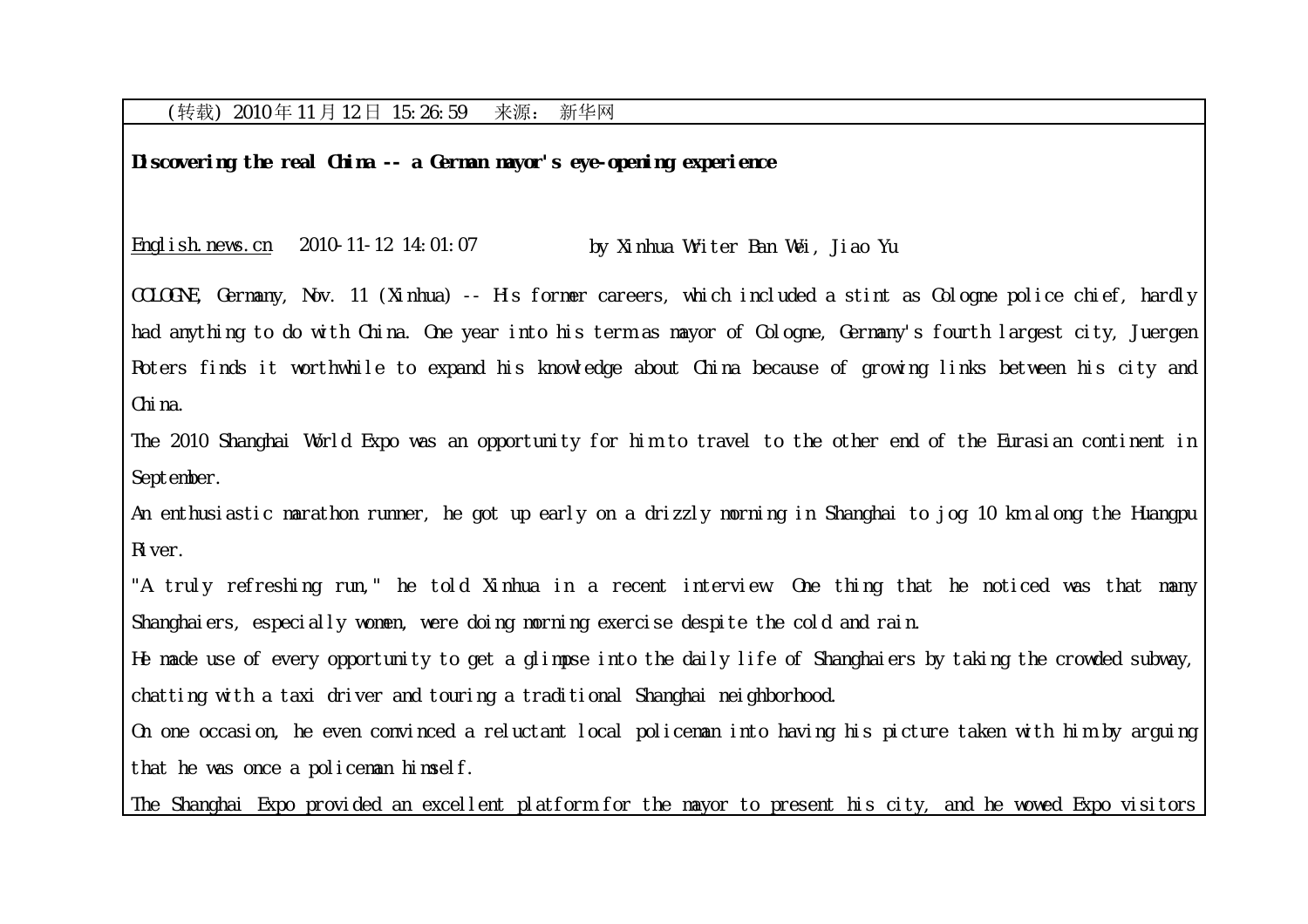with shows featuring the Rote Funken, the oldest and largest carnival society in Cologne, and the band Hoehner, which is famous for its carnival song Viva Colonia.

To his surprise, the Cologne Opera's eight performances of Richard Wagner's "The Ring of the Nibelung" in the Shanghai Grand Theater, dubbed by the German press as "Wagner goes Shanghai," had all been fully booked and warmly cheered.

The success in Shanghai of Wagner's operas, "a hard diet even for many Germans" as the mayor put it, "is a clear manifestation of Chinese audiences' curiosity and desire to learn about other cultures."

As to the Expo as a whole, Roters found it "incredibly overwhelming" not only because of its grand scale, but also because of the way the national pavilions presented themselves.

"For me it was a world exhibition in the truest sense of the word," he said, adding that he was also deeply impressed by the friendly atmosphere, cheerfulness and cosmopolitan attitude he witnessed both on and outside the Expo ground.

Compared with the China he had imagined before the trip, the mayor said he was "very positively surprised" when confronted with the real China.

"The optimism of the Chinese, their cosmopolitan attitudes and curiosity have made it clear that China wants to show the world what it can do but at the same time wants to know more about the world," Roters said. Touching on Western anxiety about China's rapid growth, Roters said the "China Offensive" project launched in Cologne in 2005 to attract Chinese investment has demonstrated that contact with China does not mean a threat and there is no need for fear. "Quite the contrary, it shows that both sides can benefit from these economic contacts," he said.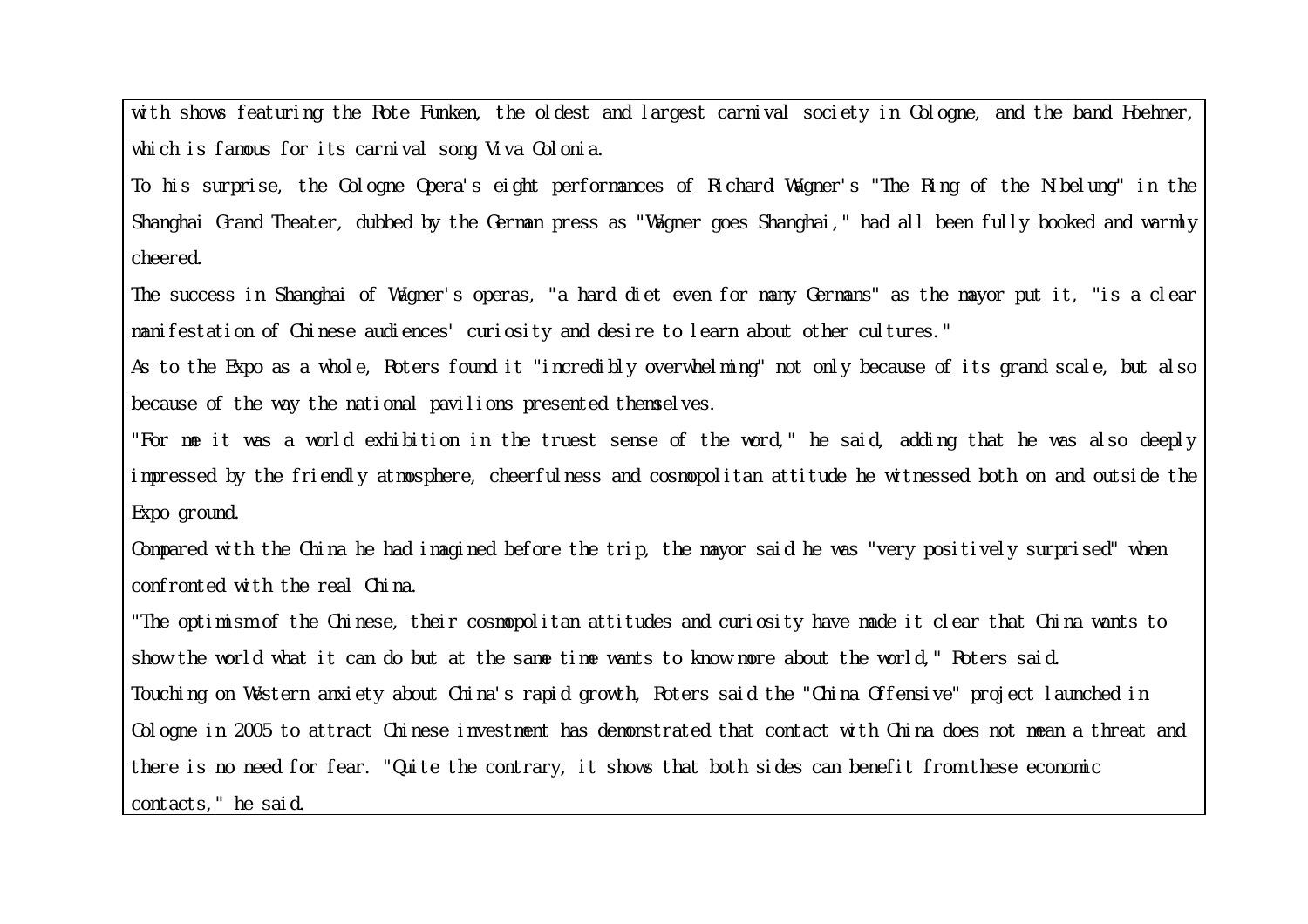There are over 200 Chinese companies in Cologne, including the Sany Group, a major Chinese heavy construction equipment manufacturer, the mayor said.

"Chinese entrepreneurs appreciate the 'made in Germany' quality, while for Germans, the entrepreneurial dynamics, the economic boom and the ability to quickly implement large projects in China, though these may come as a great challenge for us, also deserve great recognition here," he said.

Roters' tour of China also took him to Beijing, where he met his counterpart Guo Jinlong. "It's an honor for Cologne to have a partnership with such a big city like Beijing over so many years, which has strengthened the trust between the citizens as well as politicians," Roters said.

During his talks with Guo, both sides agreed to organize celebrations in 2012 to mark the 25th anniversary of the Cologne-Beijing partnership and to seek more cultural exchanges as well as cooperation in urban environmental protection.

Asked what he would like to do if he was Beijing mayor, Roters said he would encourage more people to ride bicycles and make greater efforts to preserve traditional Beijing neighborhoods while going ahead with new urban development projects.

When interacting with China, Roters has a team of qualified and devoted aides, such as Zhou Meng, a Chinese German, who has been the Cologne government's counsel on China-related issues for many years, and Michael Josipovic, deputy director of the Cologne Office for Economic Development.

For Meng, fostering intercultural links between Germans and Chinese is a mission that demands enthusiasm and personal endeavor.

For Josipovic, who also has many years of experience in promoting business cooperation between Cologne and Chinese